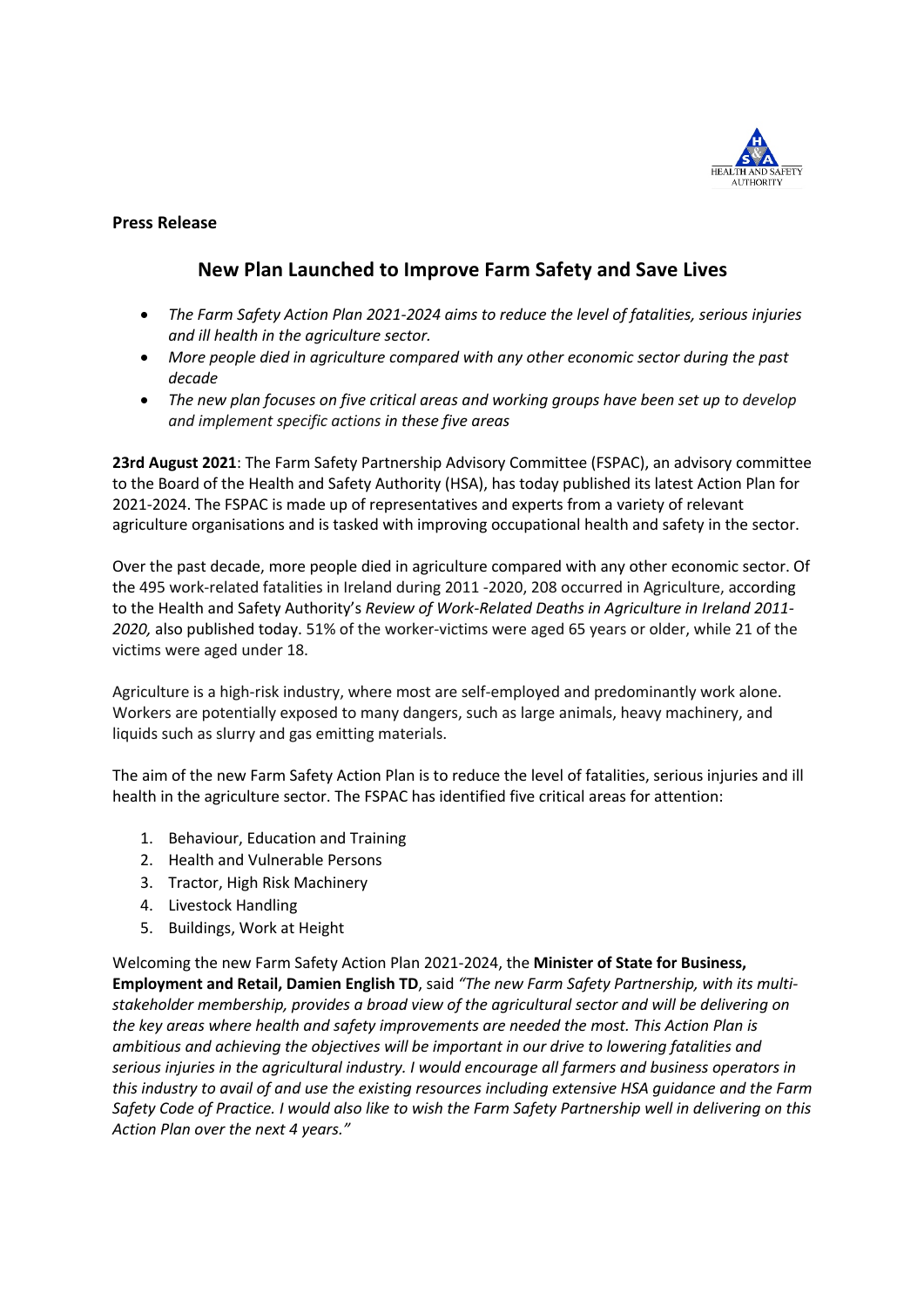According to the HSA's *Review of Work-Related Deaths in Agriculture in Ireland 2011-2020*, workrelated fatalities were more frequent in spring and summer, with the highest number happening in July (34, 16%). This pattern may be related to the intensity of farming activity during spring and summer. Work-related fatalities involving children were most common during the summer months, particularly August (five, 24%) and July (four, 19%).

**Ciaran Roche, the FSPAC Chair,** said "*The FSPAC has made considerable progress in raising awareness of farm safety. There is also recognition that safety standards across the sector show signs of improvement. However, reducing the overall rate of fatal and serious injuries in the agriculture sector has been slow. Introducing behavioural change in relation to health and safety for farmers will be a key part of achieving a sustained reduction on the numbers of fatal and serious injuries in the sector. The FSPAC Action Plan has set out key objectives and initiatives that our members will continue to deliver on with our core aim being to improve on the health and safety of Irish Farmers and those who may influencer their behaviour, such as family and peers."*

According to the HSA's *Review of Work-Related Deaths in Agriculture in Ireland 2011-2020* report, work-related fatalities in Agriculture were highest in the south-west region of Cork and Kerry (13.7 per 100,000 employed), followed by the border region of Cavan, Donegal, Leitrim, Monaghan and Sligo (8.9 per 100,000 employed). The number of work-related fatalities in agriculture were lowest in Dublin (0.2 per 100,000 employed) and the mid-east region of Kildare, Meath, Wicklow and Louth (2.0 per 100,000 employed).

Welcoming both publications **Minister of State at the Department of Agriculture, Food and the Marine with responsibility for Farm Safety**, Martin Heydon T.D. said "*On reviewing the recent HSA Review of Work-Related Deaths in Agriculture in Ireland we can see that almost half of all farm deaths involve tractors and other farm machinery. As we move between seasons, now is an opportune time for farmers to carry out safety checks on machinery that will be in use in the coming weeks. A risk assessment of the farmyard should also be completed. Is there appropriate lighting? Have slats been checked for wear or tear? Taking simple steps now can help make farms a safer place over the winter. I'd ask farmers to take time to consider safety and to review the farm safety guidance available to them on HSA.ie. The latest Farm Safety Action Plan for 2021 – 2024 reminds us that education around safety is crucial and that upskilling or training should be carried out where needed."*

Delivering this report and welcoming the publication of the FSPAC Action Plan, **Dr. Sharon McGuinness, CEO of the Health and Safety Authority,** recognises the importance of this collaborative partnership stating *"A shared ownership to improving health and safety in the agricultural sector and the family farm is imperative. In the ten year period from 2011-2020, 208 work-related deaths occurred in Agriculture. 51% of these worker victims were aged 65 years or older. The high rate of work-related deaths to older workers indicates that older farmers may need to take special precautions to avoid serious injury or death, particularly when working with vehicles and livestock. This review highlights specific areas of concern and I welcome the FSPAC Action Plan in setting out clear steps to improve the health and safety of farmers, protect themselves and their families. The Authority remains committed to providing assistance and support to achieve these objectives."* 

The Health and Safety Authority has many free tools, courses and supports available, including free health and safety courses on HSALearning.ie and the farm risk assessment tool farmsafely.com.

To read the Farm Safety Action Plan click here: https://www.hsa.ie/!JVTJYP